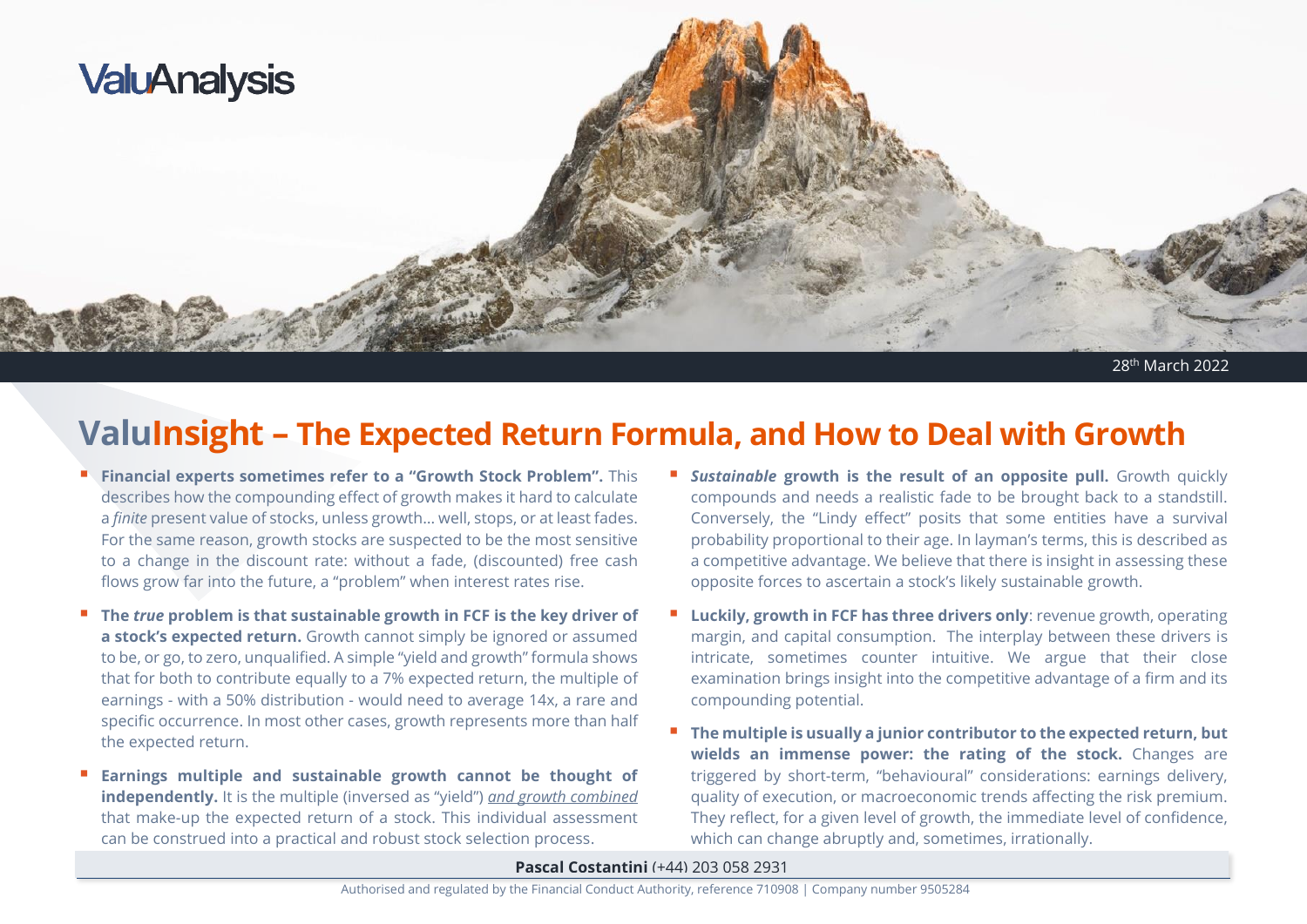### **The "Growth Problem" – A Theoretical Challenge**

*This section deals with the theoretical challenges posed by growth in financial models. This is a 300-year-old problem originally presented by Bernoulli, the famous Swiss mathematician, as the Petersburg Paradox. In short, reasonable people are never prepared to pay the right price for an infinite sum of expected gains. This theoretical debate is relevant to growth stocks valuation, as an MIT Professor of economics spotted in 1957. We review here how this applies to modern finance.*

#### **Rationalising the "growth-stock problem"**

For zero or low growth companies, say up to 3%, there is, by definition, no "problem"; their value is equal to the discounted value of D ("dividend") by d, the discount rate. If you wanted to be slightly more sophisticated, you could call their growth "ε", a small number, and with ε < d, write that the value V of a zero or low growth business is:

$$
V = \frac{D}{(d - \varepsilon)}
$$

Since ε is negligible, the earnings multiple (assuming 100% distribution) is simply the inverse of d, and the expected return of this investment is almost equal to *d*. In other words, for a zero or low growth business, the investment decision is largely placed on the shoulders of the discount rate, and boils down to assessing the right level of the embedded risk premium.

Holcim, the world leader in cement and aggregates has a historical revenue growth of a bit more than 3%. At this level, growth is going to play a secondary role in the valuation of the

stock. What matters is its economic rent (its return on capital) and its asset multiple, or, in accounting parlance, its Price-to-Book. At zero or negligible growth, there is an equivalence between the asset multiple (market value over capital employed) and the relative return (return on capital over discount rate) because, as we noted in the previous paragraph, the earnings multiple is the inverse of the discount rate, and the latter is the expected return of the stock:

$$
\frac{Return}{d} = \frac{Value}{Capital}
$$

$$
\frac{1}{d} = \frac{Value}{Capital} * \frac{1}{Return} = \frac{Value}{Earning} = \frac{P}{E} ratio
$$

At a price of CHF45, Holcim's asset multiple is 0.95x, which implies that it does not cover its cost of capital (otherwise the multiple would be at least 1x). Since its normalised economic rent, or return on economic capital, is ca. 7%, this implies that the cost of capital is ca. 7.4%, a substantial 200 basis points above the market's current discount rate, in our estimation. Holcim's specific risk premium of ca. 200bp above the average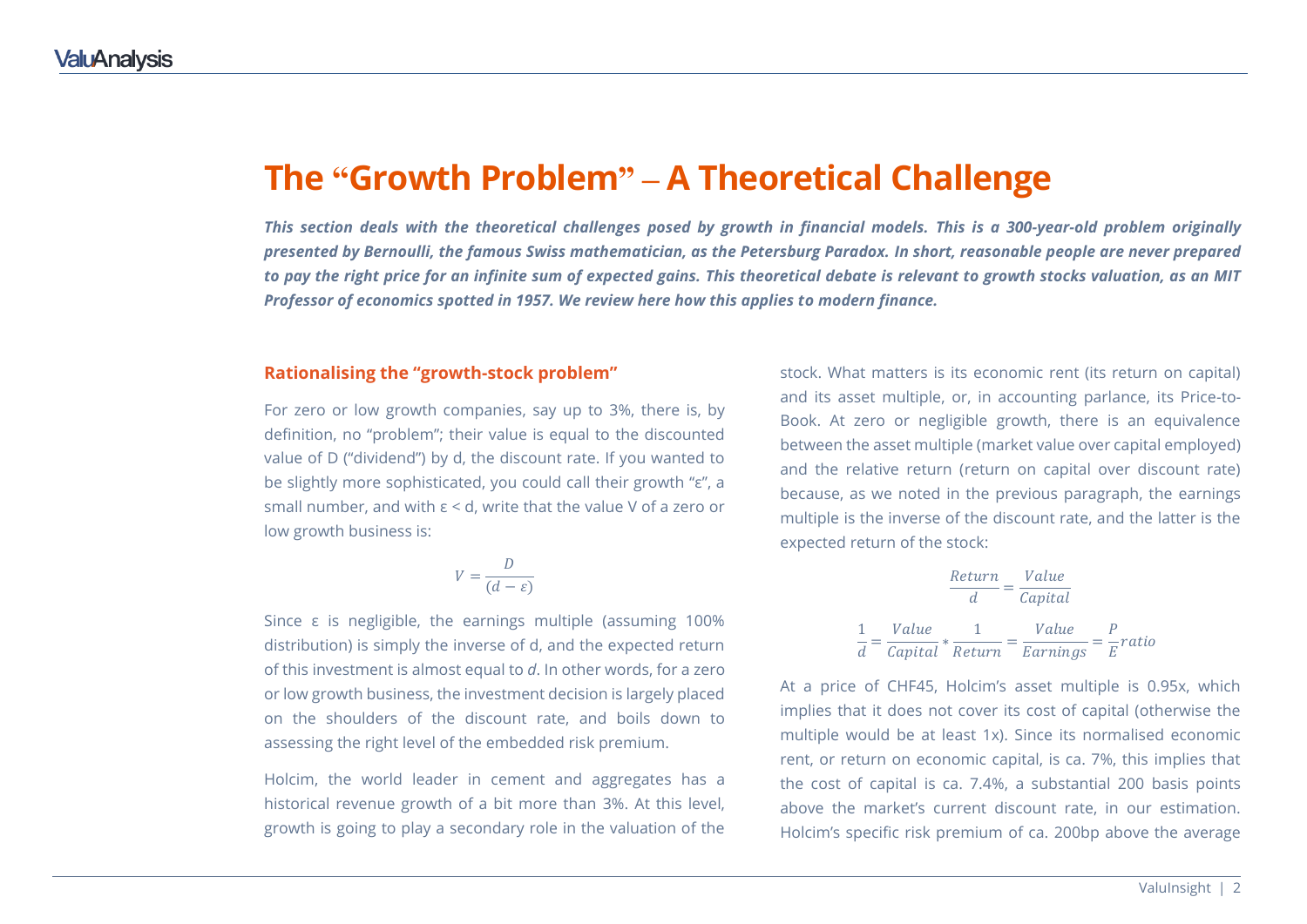stock (essentially for its exposure to its CO2 emissions, we suspect), is (*almost*) all investors need to assess to take a decision on this stock.

Not so for a growing business. Writes Ben Graham himself: "It is important (…) to understand why this pleasantly simple method of valuing a common stock (…) had to be replaced by more complicated methods, especially in the growth-stock field. (…) When the expected growth rate is set progressively higher, the resultant valuation of dividends or earnings increases very rapidly (…) and a growth rate of 7 percent or more makes the issue worth infinity" (NB: B. Graham assumes a 7% discount rate).

Ben Graham is pointing out the limits of the equilibrium model, which can only work if  $g < d$ . "Equilibrium" means that growth has converged to GDP. This is not appropriate for a business exposed to growth *now*, either technically (if growth is above the discount rate, the denominator is negative) or philosophically, because this does not capture a potential Lindy effect. "Lindies", named after a theory that emerged in the 1960s, characterise companies able to increase their moat via above average growth, able to move and scale faster, able to finance their growth out of their own resources through a higher economic rent, etc. In modern speak, they "beat the fade". As the next section describes, the literature and the best minds of the past three centuries have struggled to offer alternatives to the equilibrium model.

#### **A Nearly 300-year-old Paradox**

In 1738, Daniel Bernoulli, the famous Swiss mathematician, presented a mathematical puzzle called the Petersburg Paradox. A player tosses a coin and receives from another player a doubling amount of money at each toss, until he lands "heads". Bernoulli asks what the player's entry fee should be. If one is allowed to play during an infinite amount of time, the mathematical expectation is infinite. This was the beginning of a much talked about "paradox".

The proof is easy enough. Say you receive \$2 if you land "heads" in one toss, and, if you don't succeed at once, the amount that you receive for each toss doubles to 4, 8, 16 etc…, until you do. Since the probability of landing "tails" after one toss is 1/2, 1/4 after two, 1/8 after three etc…, if you keep on doing it, the sum of "amount x probability" is clearly an infinite sum of fractions equal to 1:  $(2*1/2) + (4*1/4) + (8*1/8)$  etc.

The paradox is that no one is willing to pay the right mathematical price for an infinite sum of expected gains, or indeed agrees on what an alternative price should be. This "paradox" has concerned literally anyone with an interest in probabilities and finance, from XVIII<sup>th</sup> century French mathematicians (d'Alembert, Buffon etc…), to John Maynard Keynes or Paul Samuelson, among many others. All concluded (including Bernoulli himself) that the theoretical infinite price was not right, not "reasonable". But even if you reduce the game to a finite number of tosses, it seems that there is a large difference between the theoretical value, or expectation, and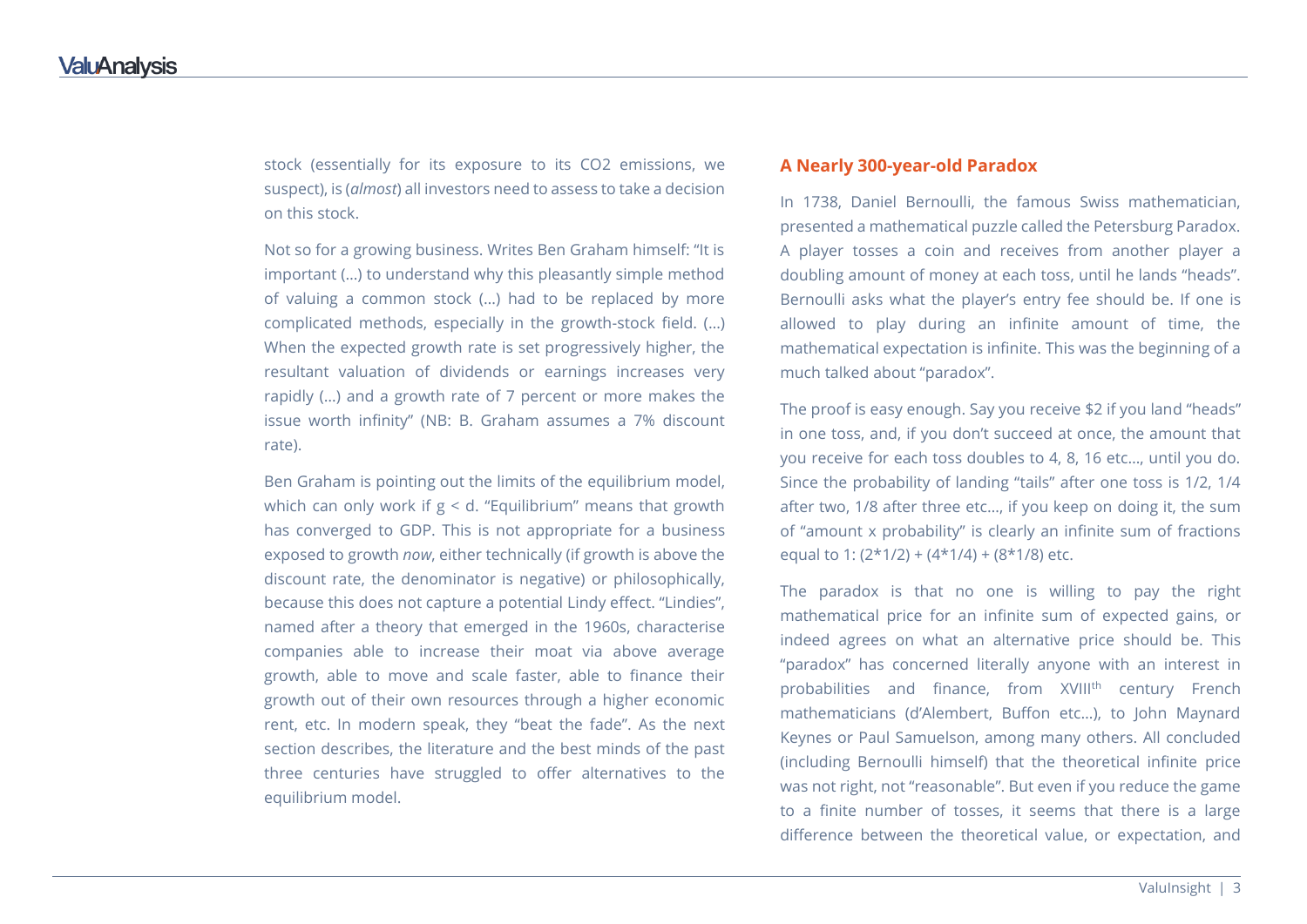what a reasonable person would expect to pay to enter the game. This difference has fuelled debates for centuries.

This ought to matter to investors because the Petersburg Paradox also interested an otherwise unknown MIT professor of economics, David Durand, who wrote *Growth Stocks and the Petersburg Paradox* in the Journal of Finance issue of September 1957. Professor Durand might not be remembered by many today but was influential enough to receive a footnote about his paper in chapter 39 of the 4th edition (1962) of Ben Graham's Security Analysis, *New Methods for Valuing Growth Stocks*. And indeed, associating the Petersburg Paradox and the value of growth stocks was inspirational: paying a growing amount of money that is scaled by ever decreasing probabilities is arithmetically equivalent to a discounted series of, say, growing dividends. The conclusion is also similar: do nothing to the model, and the value of these dividends, like in the Petersburg game, is infinite, which is clearly absurd and unacceptable. But there is no consensus on what to do to resolve this.

The 1957 paper does mention a comprehensive list of possible technical solutions to bring the value of an infinite stream to a finite number. Including what we would today call "a fade", or the rate of attrition bringing down the rate of growth to a standstill. Back in 1938, J.B. Williams, in *Theory of Investment Value*, proposed a "logistic", a growth curve increasing exponentially for a time and then levelling off to an asymptote. Pr. Durand writes: "this device guarantees that the present value of any dividend stream will be finite, no matter how high the current, and temporary, rate of growth".

Yet the conclusion of his research paper is… well, inconclusive. "The very fact that the Petersburg Problem has not yielded a unique and generally acceptable solution to more than 200 years of attack by some of the world's great intellects suggests, indeed, that the growth-stock problem offers no great hope of a satisfactory solution".

#### **The Lindy Effect**

Pr. Durand's "growth-stock problem" is the result of an unpredictable, sometimes even unquantifiable, two way pull. On the one hand, assuming indefinite growth leads to an infinite dead end. On the other hand, ignoring it, or assuming that it somehow randomly disappears, suggests a lack of imagination and an unfamiliarity with the Lindy effect.

The "Lindy effect", named after a famous brasserie on Broadway, is a survival hypothesis based on conditional probabilities. Benoit Mandelbrot and Nassim Taleb have been some of the recent students of this hypothesis, which theorises that the life expectancy of a non-perishable object is proportional to its age. A company, which can be defined as a bundle of know-how, ideas and technology, has an unbounded and undefined end (remember, the market assumes "going concern" except in extreme cases) and is indeed "non-perishable".

Just like price formation, the Lindy effect is a probabilistic framework assessing the risk of hazard as a function of age. The math is dense but boils down to this: if you have survived for x years in a business whose participants have an average life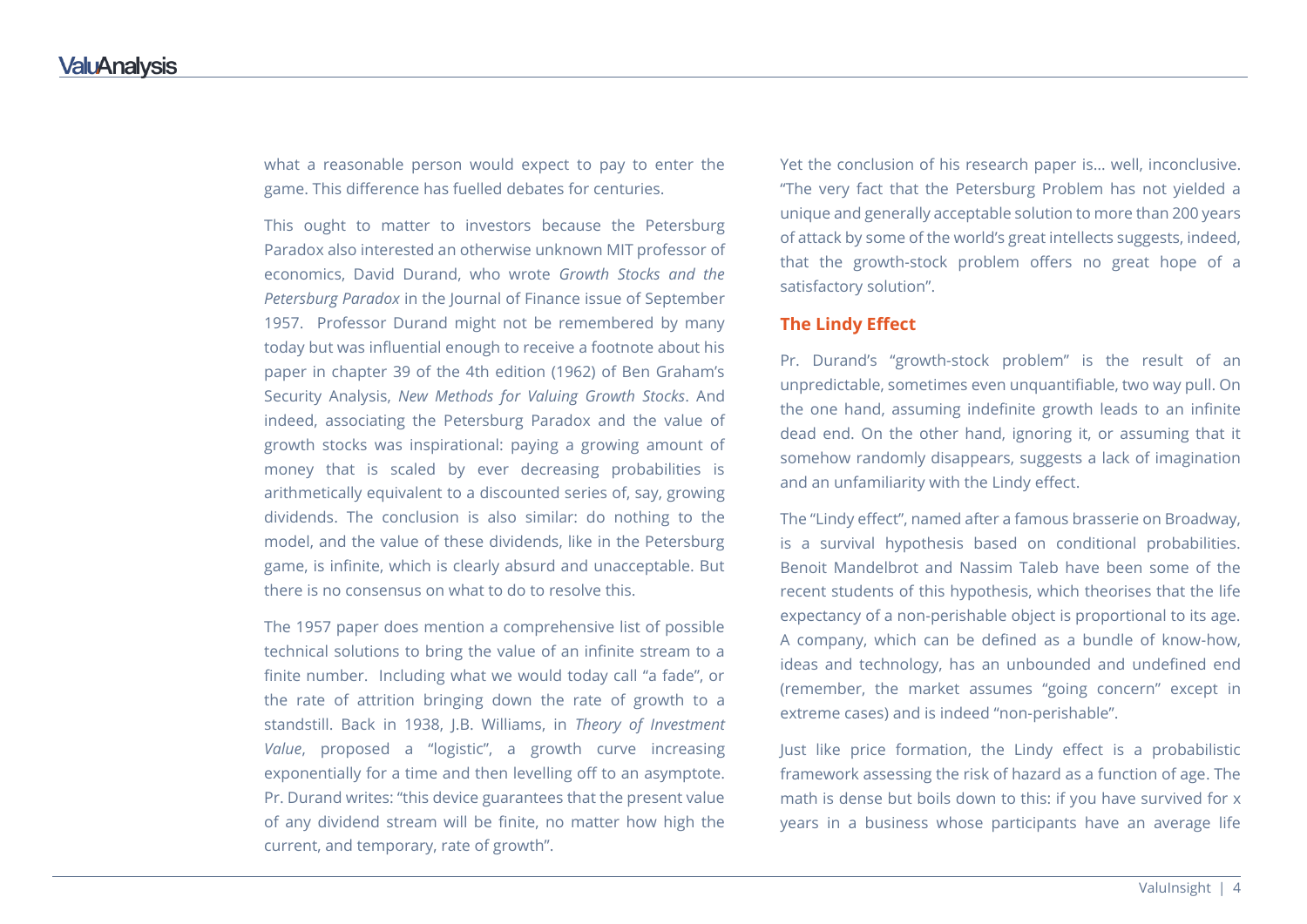expectancy of y, your residual expected survival is considerably more than y minus x.

The theory emerged in a 1964 article but is deeply rooted in many familiar business concepts: 80/20 rule, "winner takes it all", moat and competitive advantage theory, resilience of the incumbent etc. Because it is repelling the natural proclivity towards zero growth imposed by logic, understanding the Lindy effect is of the utmost importance to assess *sustainable* growth.

#### **Lindies and Turkeys**

The card networks (Visa, Mastercard), Amazon, Alphabet, Accenture, Microsoft, Tesla, Zoetis, Procter & Gamble, ASML, Apple, L'Oréal are all "Lindies". With Tesla and Amazon making the list, we even have *disruptive* Lindies, those very special cases of companies with "escape velocity", the speed required to escape gravity. Let's say that the entire automotive industry is an eco-system with its own gravity. Tesla has managed to escape this gravitational pull by thinking about cars in an entirely different manner (not just changing the energy source, but also how the car is designed, built and sold), and then taking a material head start in battery technology, software management and autonomous driving. Amazon has played the same trick with cloud computing. Jeff Bezos has once observed that his company was given a seven-year head start to build AWS, before some serious competition emerged.

The Lindy effect reduces your risk of hazard, but we don't have a way to know for sure who is "Lindy", and who has enough escape velocity. Experience suggests that the safest assumption for

most investments remains that there **won't** be enough torque to escape. Remember the early browsers, Mosaic, Netscape? The idea was Lindy, but there was not enough escape velocity from Microsoft's and Google's gravity. In the payment eco-system, the jury is still out for well-established new entrants (e.g., Adyen, or PayPal). In the collaboration video business, the battle between Zoom and Teams still appears uncertain. If you are a believer in the Lindy effect, you would back Microsoft against Zoom Inc., the gravitational pull of the former appearing quite formidable.

**And finally, beware of Turkeys…** Nassim Taleb, the author of *Fooled by Randomness* gives the example of a well fed and looked after turkey throughout the year, who thought life was great until December 24th… Luck and optical resilience can fool investors into believing in a purely fictitious Lindy effect: the memories of Nokia in 2000 remind us that the true Lindy in the handset business is Apple.

#### **A New Paradox**

Transforming an infinite value into a finite amount by fading the growth rate solves the Bernoulli paradox for valuation, but brings about another difficulty: immediate fading might not be appropriate for all companies. The Lindies will be disadvantaged, as their early fade rate is either slow, non-existent, or even negative for a period (i.e., their growth accelerates). On the other hand, the Turkeys will be flattered, in that they do not *fade* but *fail* abruptly. The real paradox today is that fades are absolutely necessary but only work for average companies. Time for some alternative empirical solutions.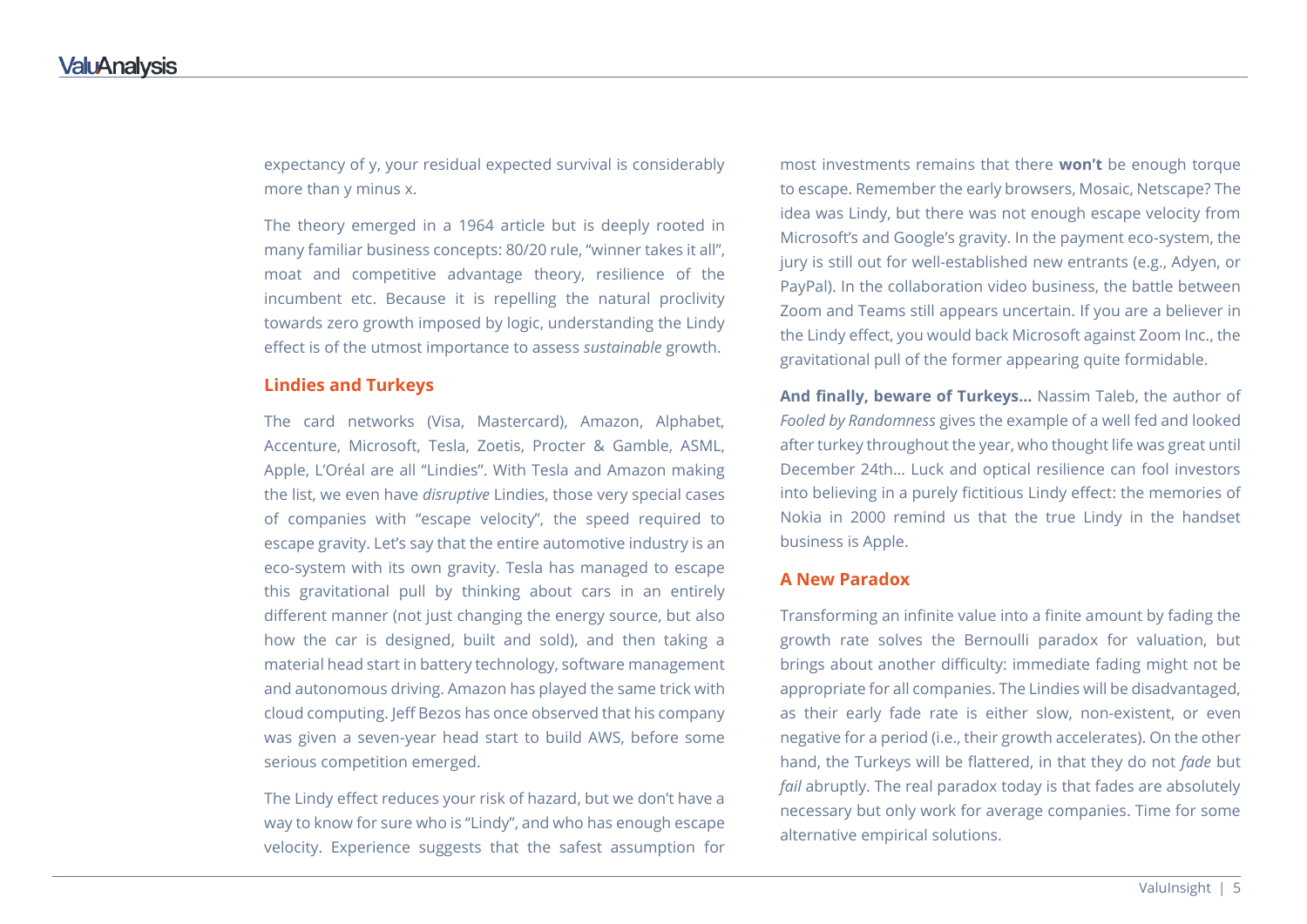## **The "Growth Problem" – An Empirical Solution**

*Ben Graham's 1962 equilibrium model posits that if the required rate of return is 7% and the dividend is growing at 4%, then the dividend yield will settle at 3%. This is the powerful basis of an expected return model, which can easily be rearranged and modernised.*

#### **The Yield + Growth Expected Return Model**

Let's start by expressing everything in terms of net normalised distributable free cash flow (from here on "FCF"), for the following reasons:

- A Free Cash Flow approach will incorporate share buy backs, which are sometimes larger than dividend payments
- A non-GAAP item, FCF is nevertheless a much-scrutinised financial measure, monitored by financial analysts and detailed by many companies alike
- $\blacksquare$  FCF is easier to assess with respect to its sustainable growth, on which more later

FCF definitions are like snowflakes; there are plenty but no two are identical. For this exercise, we would suggest that FCF is taken:

- After financial costs ("levered")
- After stock-based compensation costs
- After normalisation for the cycle and extraordinary, nonoperating cash payments

 After a notional "non distributable" reserve, as companies rarely use all of their FCF to the sole benefit of shareholders

Note that if this is done precisely, the residual value should be close to a normalised dividend payment plus share buy backs.

**A Yield + Growth formula can then be used to calculate an individual expected return**. The Yield + Growth formula is a simple rearrangement of the original Graham formula, which does not start from the required return but obtains a specific expected return for a stock, at an observed price. We measure the yield based on the multiple of FCF, defined above, taking the market value for granted and as a putative entry point. Adding "growth" to it gives the expected return from this entry point.

#### **Sustainable Growth and FCF**

If we take any distribution of any P/E definition at any period in any market, the dispersion around the mean is going to be significant. This means that growth is not taken uniformly "at equilibrium", roughly GDP+, in the price formation process. If it were, it would be a constant for all stocks, and all stocks would be approximately on the same PE ratio. Invoking a different risk premium or business cycle per stock is not enough to create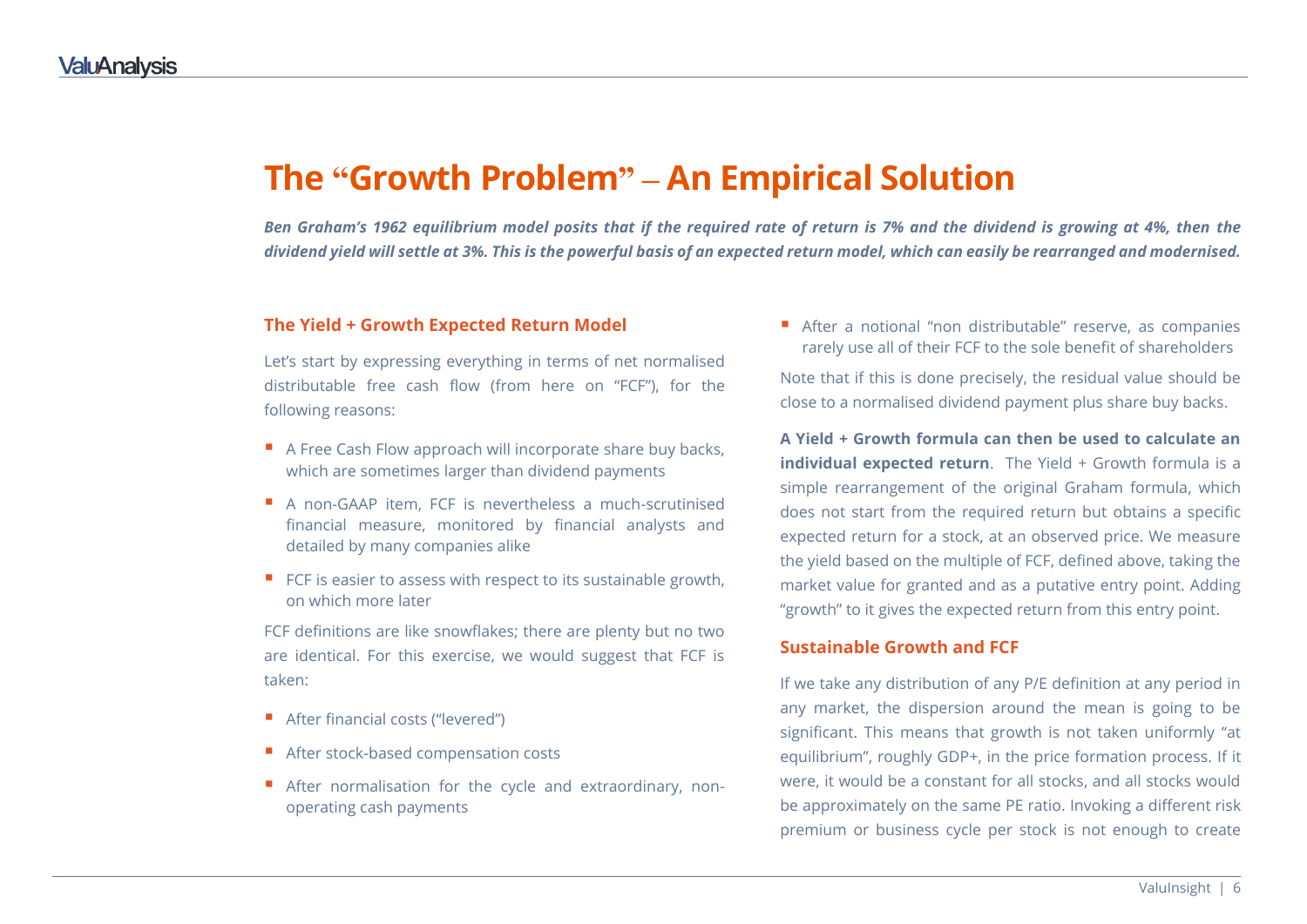such a dispersion. **The distribution of multiples replicates the distribution of growth profiles, which we think is priced by the market as the** *sustainable* **level for each company.**

We define it as the growth rate that the company can sustain over a cycle for the longest possible time without fading materially, without going outside of its core business, or without changing its capital intensity. "Tuck-in" acquisitions allowed. It is the specific equilibrium point between the pull of the fade and the push of the Lindy effect. And this definition requires a special analytical effort because in a Yield + Growth formula, "growth" will almost always be the most significant item.

Assuming that the FCF multiple averages around 25 times since 2000, the 4% apparent yield (1/25) is going to be reduced to perhaps a 2.5% "distributable" yield, after financial charges and transfer to non-distributable reserves. If the long-term expected return of equity markets is 6 to 7%, growth represents the bulk of it, in this case 3.5% to 4.5%, more than half the total return.

Sustainable growth and economic life of the underlying assets are linked. Short asset lives, like in the film or the video game

**Table 1: Simplified Cash Flow Statement**

industries, will tend to make investors assume a lower sustainable growth rate, because reinvesting often into a new product carries a specific risk of fade. Conversely, entrenched positions of world leaders will push out the point of fade. Analytically, we tend to assess sustainable growth on a 5-to-10 year view if possible. Despite a great deal of empirical reliance, this assessment is crucial for the expected return of a stock.

#### **The Three Drivers of FCF**

Over the years, we have encountered a fair amount of confusion about growth, starting with "growth of what?" Assets? Revenues? Profits? Real? Nominal? The merit of the Yield + Growth formula is that it simplifies this issue, too. To be consistent with the original formulae, this can only be growth of dividend, or, in our framework, "distributable normalised net" FCF. We mentioned earlier that one of the reasons to prefer FCF to dividend was the (relative) ease to assess the former's growth rate. Table 1 illustrates this point by showing a simplified cash flow statement from revenues to Free Cash Flow.

| Table 1: Simplified Cash Flow Statement |      |                                                                    |  |
|-----------------------------------------|------|--------------------------------------------------------------------|--|
| <b>From Revenues to Free Cash Flow</b>  |      | <b>Growth Drivers</b>                                              |  |
| Revenues                                | 100  | Assume an organic and sustainable growth rate - example +7%        |  |
| <b>Operating Costs</b>                  | (70) | Margin Leverage - margin expansion or contraction - example +30bp  |  |
| Cash Flow from Operating Activities     | 30   |                                                                    |  |
| <b>Capital Consumption</b>              | (18) | Capital leverage - margin expansion or contraction - example +10bp |  |
| Free Cash Flow                          | 12   | Sustainable growth is revenue growth + margin and capital leverage |  |
| <b>SOURCE: VALUANALYSIS</b>             |      |                                                                    |  |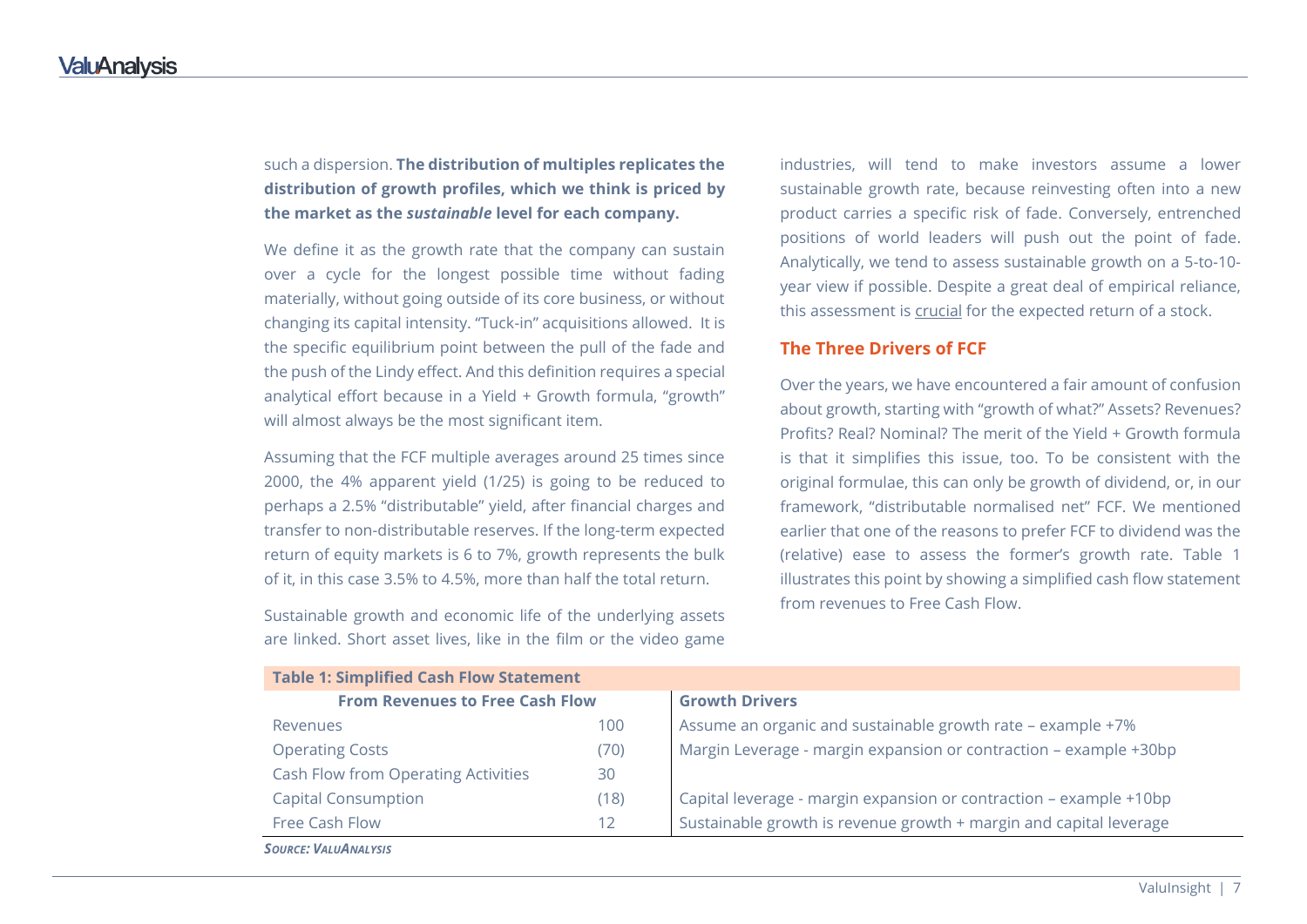**FCF is affected by three drivers only**. First, organic growth in revenues. Note that the (dreaded) real or nominal issue has disappeared; it is clearly nominal growth, made of volume and pricing combined. This organic sustainable growth rate is best approximated with the support of the 3-, sometimes 5-year plan that companies often disclose during their Capital Market Days, adjusted for a critical analysis and the level of confidence that one might have in such disclosures.

Over and above this top line advance come two levers: margin and capital, which, combined, represent the net operating leverage. If the company is able to let its costs grow less quickly than its top line, its operating margin will improve. Lower down the Cash Flow statement, if the capital intensity of the business diminishes, capital consumption will decrease proportionally and the FCF margin (on revenue) will increase beyond what the margin leverage can produce.

Margin and Capital levers go in the opposite directions but are additive; in the Table 1 example, the overall FCF margin improves by 40bp per annum. Had the company been capital inefficient to the tune of 15bp per annum, the overall net leverage would have been 15bp only. The FCF growth rate is computed in this way:

$$
FCF\ Grw = Rev.Grw + \frac{(Net\ Lev.*(1+Rev.Grw))}{FCF\ margin}
$$

**The leverage impact is dependent on the level of FCF margin in a counter-intuitive way: the lower the margin, the more impact**. In the Table 1 example, a 7% revenue growth becomes

 $\overline{a}$ 

a ca. 10.5% FCF growth because the FCF margin is relatively low (12%). Had the FCF margin been 32%, FCF growth would have been lifted by 130 basis points only, from 7% (revenue growth) to 8.3% (levered FCF growth)<sup>1</sup>. A number of valuable points follow from this observation.

**The significance of normalised cash-flow from operations (CFO).** Setting the right watermark for sustainable CFO margin is very important, as it will in part determine the impact of leverage, and therefore the sustainable growth rate of FCF.

**The loopback effect of the growth type on the multiple**. Yield (or its inverse, the multiple) and growth are not independent variables. By construction, there is evidently a relationship between the level of growth and the multiple (the higher the former, the higher the latter). But the relationship is more intricate, and there is some likely interference between the growth *type* and the multiple. This may be the most significant point in this paper, and there is no better illustration than Amazon.

Amazon, not surprisingly given the dominance of its retail business, has a low FCF margin. We calculate that its normalised CFO margin is 21% and its normalised FCF margin is less than 5%. Remember that we include R&D and advertising costs in capital consumption. Amazon's CAPEX is ca. \$50bn but its capital consumption is ca. \$100bn, according to us. Assuming that Amazon's sustainable growth in revenue is ca. 17%, as per the

 $17\% + (0.4*(1.07))/12\% = 10.5\%$ , but 7% +  $(0.4*(1.07))/32\% = 8.3\%$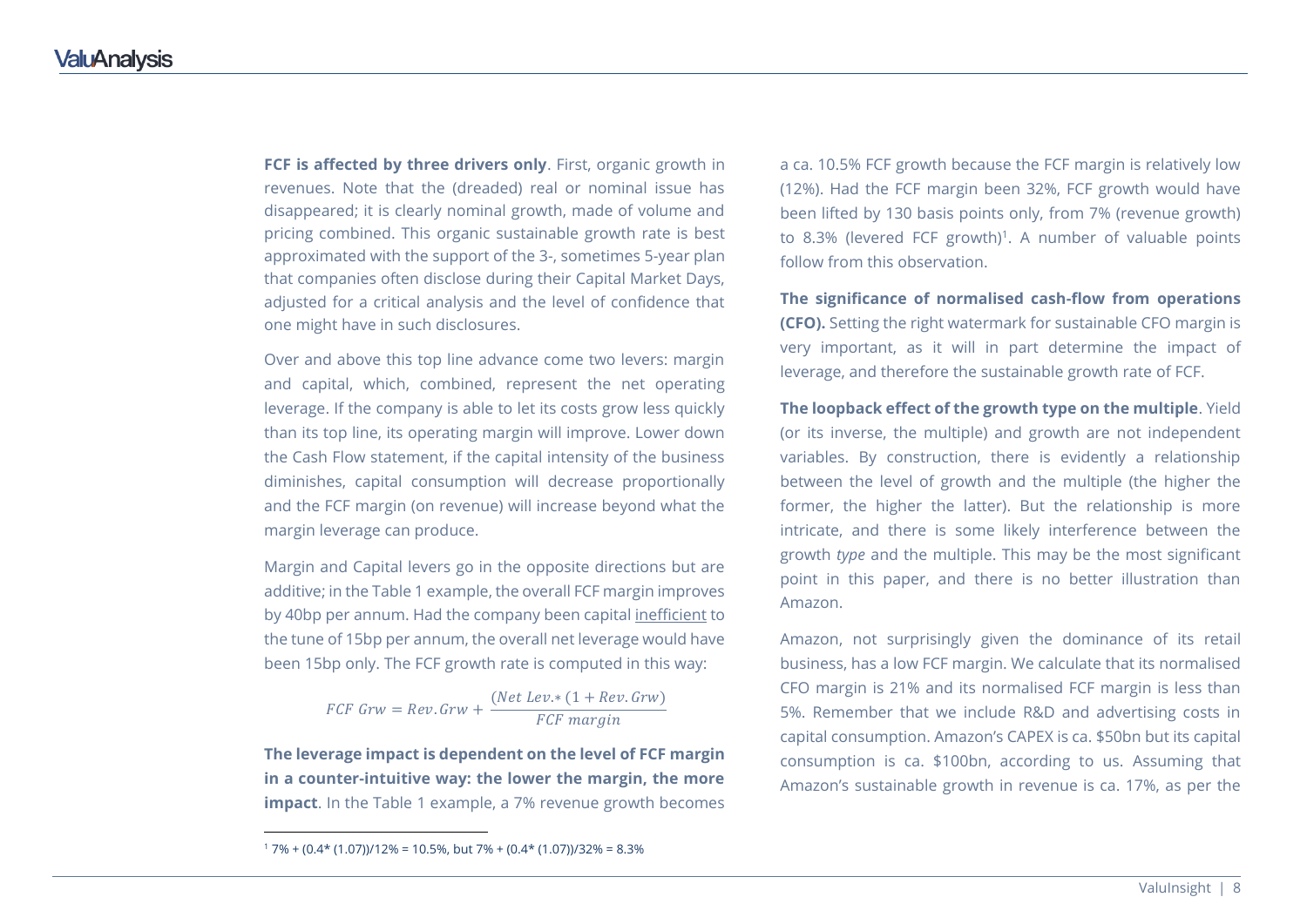first driver of FCF growth. With a 10bp net de-leverage, which is consistent with history, the (sustainable) FCF growth ends up at ca. 14.5%.

On the multiple front, the 2022 FCF median consensus estimate is \$43bn. Call it \$40bn to weed out any margin expansion baked in these forecasts. This results in a multiple of ca. 44x. Once adjusted for the distributable part, the yield is ca. 1%. Combined with growth of ca. 14.5%, this amounts to an expected return of 15.5%. This example illustrates several important points.

**The multiple is a poor indicator of value.** If we accept that stock selection should be based on expected return, the Amazon example shows clearly that growth dominates the formula. As we detailed earlier, even a lower growth outlook would still dominate the expected return calculation. There are many respectable reasons why investors might not consider Amazon an interesting investment, but "it's on a multiple of 44" is certainly not one of them. Which does not mean that the multiple does not carry information.

**The multiple is a good indicator of confidence.** We need to go back to the importance of the FCF margin on leverage to illustrate this. Remember that we assumed a net -10bp leverage for Amazon. If we break down net leverage into margin and capital, we can see that Amazon is able to expand its operating margin over time, but the benefit is engulfed into a massive capital consumption which makes the company more and more capital intensive and reduces FCF growth relative to top line growth. In figures, +17% top line growth becomes +14.5% FCF

growth. Now imagine that we had reasons to believe that this capital binge might decelerate, and that the company might be able to reduce its capital consumption whilst collecting its 17% growth on the top line. Let's say that net leverage could be +30bp, a reasonable net leverage for a well-managed and growing company. Due to the low FCF margin, this leverage propels FCF growth to 24%, ca. 10 percentage point higher than previously (same calculation as in footnote on page 8).

**It would be foolish to assume that the market does not know this**. It most likely does, which means that the multiple of Amazon, or of any company with above average growth potential and a low FCF margin, will be sticky on the downside and might always appear "expensive". As if there were some sort of option value embedded in the valuation when the market has enough confidence that the company can leverage its operating cost or its capital base in the future, and punch above its weight in terms of FCF growth.

**The multiple can re-rate without damaging much the expected return of the stock**. Recall Amazon's multiple of 44x FCF, and its expected return of 15.5%. Imagine now that the shares go up, for any reason at all, to a multiple of 50x (all else equal). What has changed? Nothing much. The market capitalisation has increased by 6 times FCF, or \$240bn, but the expected return has moved down by 15 basis points only. **In other words, the expected return should be the prime fundamental selection criterion, and the level of confidence (in growth and in this expected return) drives the share price in the short-term.**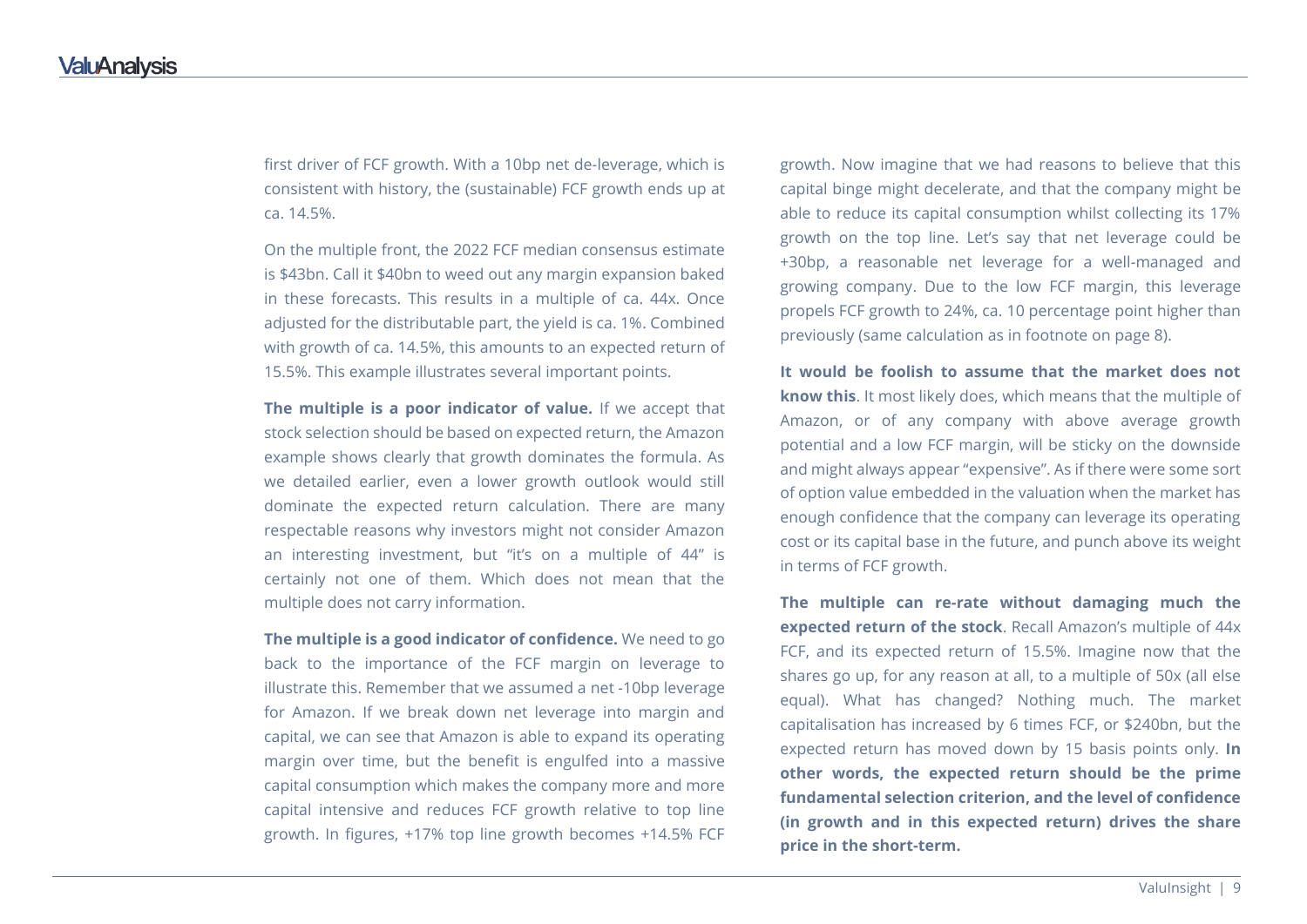#### **Compounding vs. Rating. A Typology**

The "Yield and Growth" expected return formula identifies two levers of performance: the multiple (the inverse of the yield) which measures the rating, and the sustainable growth rate, which measures the compounding. The following chart regresses FCF growth to the multiple for a sample of stocks.

As theory suggests and practice confirms, there is a broad positive correlation between the two variables. A classic analysis of these market lines assumes mean-reversion, and outliers are identified as undervalued (A,B,C), or overvalued (D,E). Our typology offers a more (better?) analytical alternative.

**Chart 1 – FCF multiple and FCF growth** 



*SOURCE: VALUANALYSIS RESEARCH*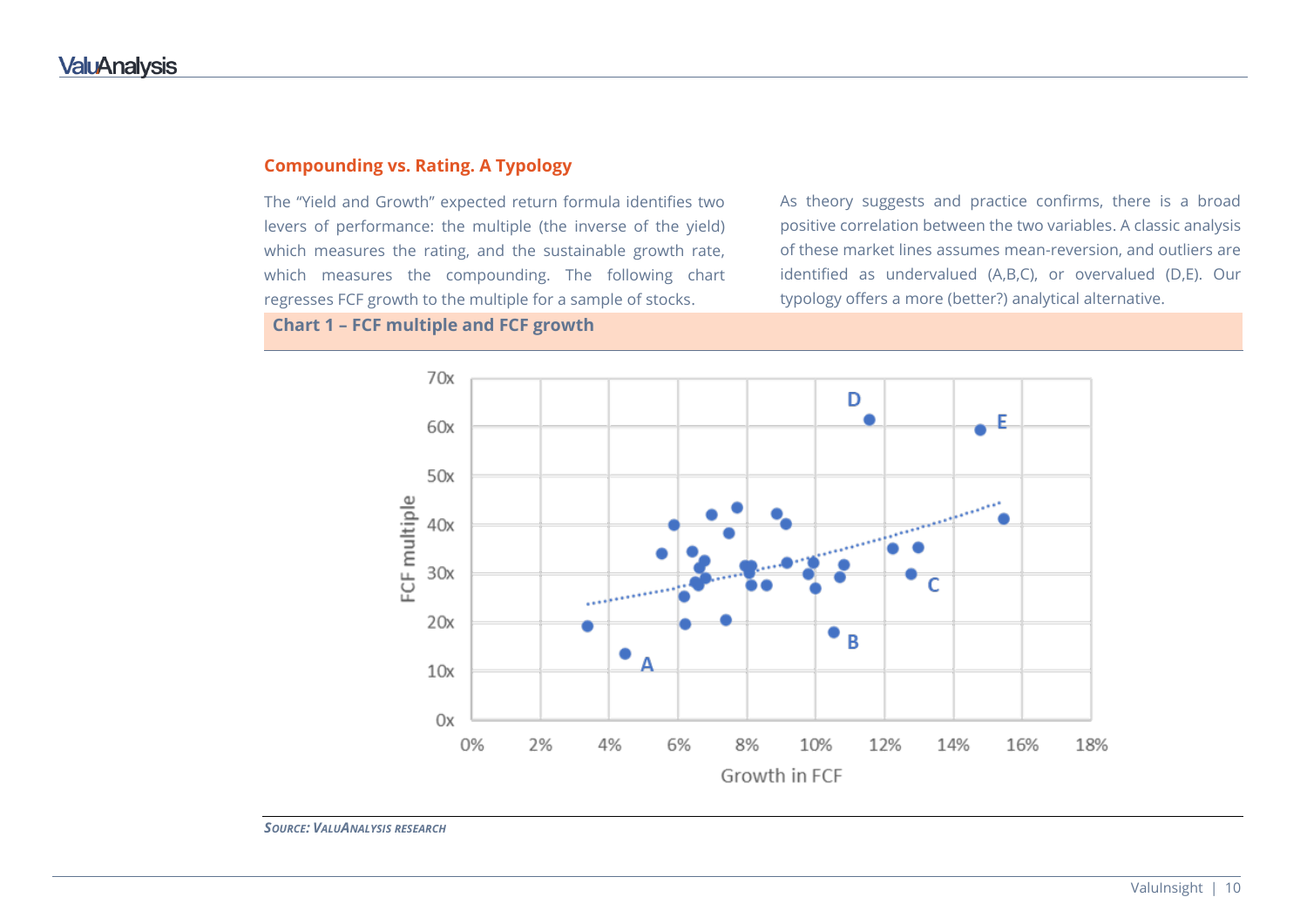**Outlier A is Holcim.** The world largest producer of cement is a slow grower, which is how it appears on the horizontal axis of the chart. But its multiple is also at a substantial discount to the "market line", which represents the average points where growth and multiple meet. What puts the multiple *under* this market line is likely connected to Holcim's CO2 emissions and an expectation of increased costs of carbon emissions. Investors in aggregate have a low confidence in the status quo, which increases the risk premium and compresses the multiple.

**Outlier B is Qorvo.** Oorvo is a small semiconductor manufacturer specialised in radio frequency chips, the kind that populates, among other things, smartphones. It is a higher grower than Holcim, but suffers a similar multiple compression relative to its sustainable growth rate. The reason here is the competitive position of the company and its relatively small size. Qorvo depends on a small number of very large smartphone manufacturers (among which Apple) and competes with equally large, and more diversified, chip manufacturers, among which Broadcom or Qualcomm. Various rumours of vertical integration from some phone manufacturers, complemented by the suspicion of market share losses to its bigger competitors, have increased the risk premium significantly, and compressed the multiple.

These two examples above illustrate a compression of the multiple triggered by an increase in the level of the risk premium, itself signalling a lower level of confidence in the sustainability of the growth rate. Even though the share price can drop significantly during this process, the expected return may not change much, since only the yield (the inverse of the multiple) is affected, which is usually a smaller contributor to the expected return. The next example is something else altogether; it illustrates a change in the sustainable growth rate *and* an increase in the risk premium.

**Outlier C is PayPal**. This combination of a change in both "yield" and "growth" in the expected return formula is more complex and more brutal; PayPal's share price has fallen by 40% since the beginning of 2022. With hindsight, events unfolded in three stages.

- **Inflated Expectations**. During its Capital Market Day of early 2021, the company indicated the prospects of a high doubledigit growth in revenues to 2025. At the time of writing, i.e., more than 12 months later, the consensus of analysts is *still* expecting an average revenue growth of more than 18% (Source: S&P Capital IQ), which is now largely deemed over ambitious.
- **Doubts about sustainability.** Various corporate events, including a rumoured attempt to take over a social network, casted doubts about the sustainability of hoped-for organic growth; the multiple started to compress as investors in aggregate did not put a high probability on achieving the original goal.
- **Admission and change of strategy.** Eventually, the company communicated a change in corporate strategy and admitted to being somewhat "carried away", whilst reiterating its hope to achieve its earlier growth prediction. Too late; investors have now crystalised serious doubts about the sustainable growth rate of the company.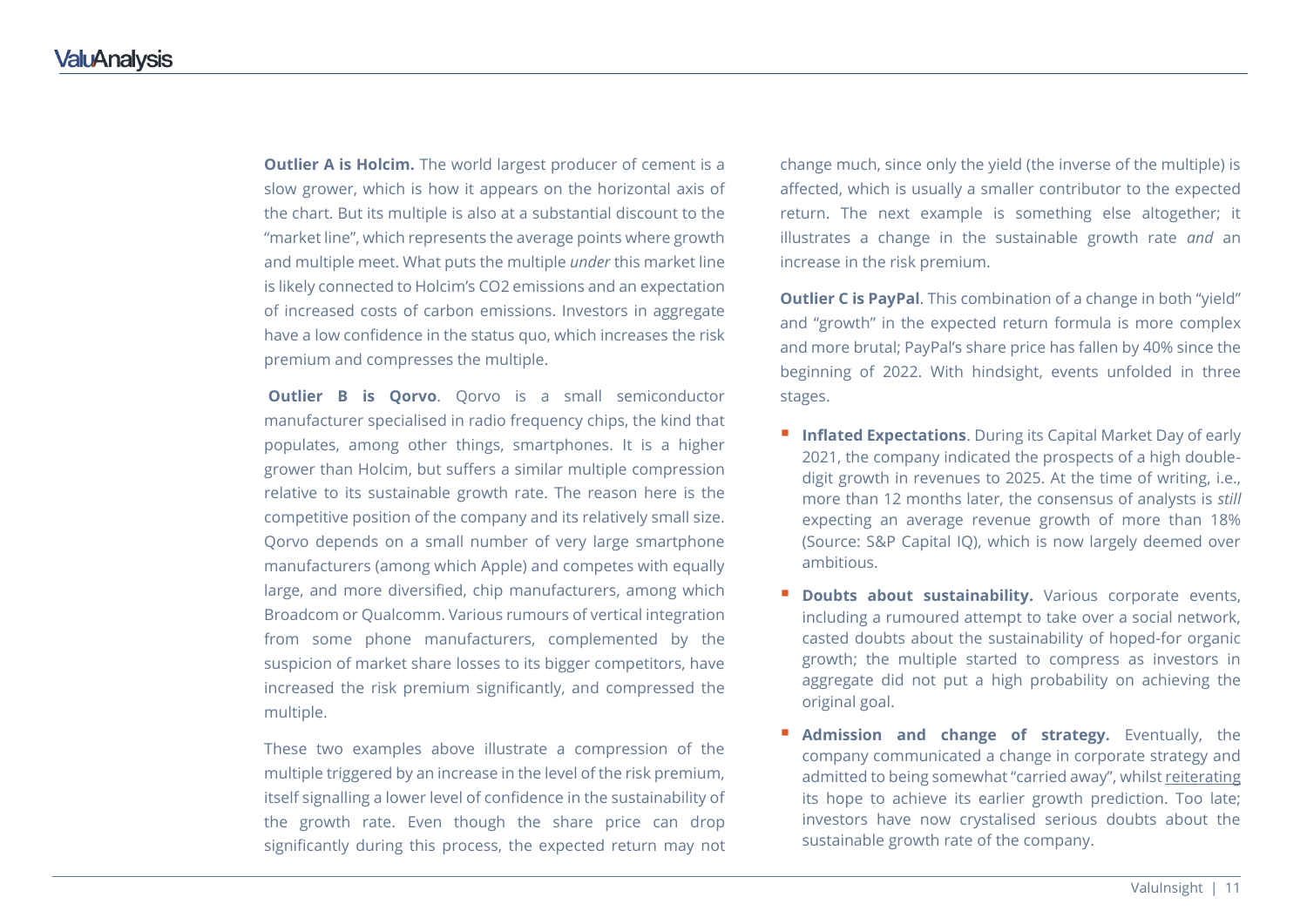On the next chart, which replicates the chart shown on page 10 with the five outliers, we show how PayPal moved, as its expected sustainable growth rate got reduced and its multiple shrank.



### **Chart 2: PayPal with 18%+ and 12%+ growth in FCF**

#### *SOURCE: VALUANALYSIS LIMITED*

The 12%+ sustainable growth featured in the shares' current position is our best guess of what the company might be able to generate sustainably (the company has a higher number). Note that the shares trade at a *discount* to this figure (they are still an outlier at this growth rate), suggesting that the market is still applying a low probability to this growth rate, and wants tangible confirmation.

These various examples show the interplay between rating and compounding. They also show the difference between rating sustainable growth with a lower probability (Holcim, Qorvo) and rating a *change* in sustainable growth, which is far more damaging to the share price. At some point, these outliers will find their footing and the "right" multiple will be found. But with a different sustainable growth rate, ranging hypothetically from 1 to 3 from Holcim to PayPal, their ability to compound is very different, and they will not converge to the same multiple. Once the "right" multiple is achieved, Holcim would increase its value by 3-4% per annum to keep the same multiple, and PayPal three times more.

**At the other end of the spectrum, high confidence outliers D and E are NVIDIA and Amazon**. NVIDIA is another good illustration of the interplay between yield and growth in the formula. Taken at face value, the stock's expected return is in mid-teens, thanks to its immense top line growth potential. But it is hard not to conclude from the chart that the level of enthusiasm for the stock is at least commensurate with the talent of its founder and Chief Executive... Should investors have any temporary doubts about the runway, a de-rating of the multiple would be on the cards. Note that this is not *just* about growth; it could be about leverage, about the competitive position or short-term earnings disappointment.

Amazon's position above the line suggests a relatively high market level of confidence. In this case, we would ascribe it to its very substantial leverage potential, as we explained earlier. Recall how its FCF growth could be below its revenue growth, or substantially above, on relatively innocuous changes in operational leverage assumptions.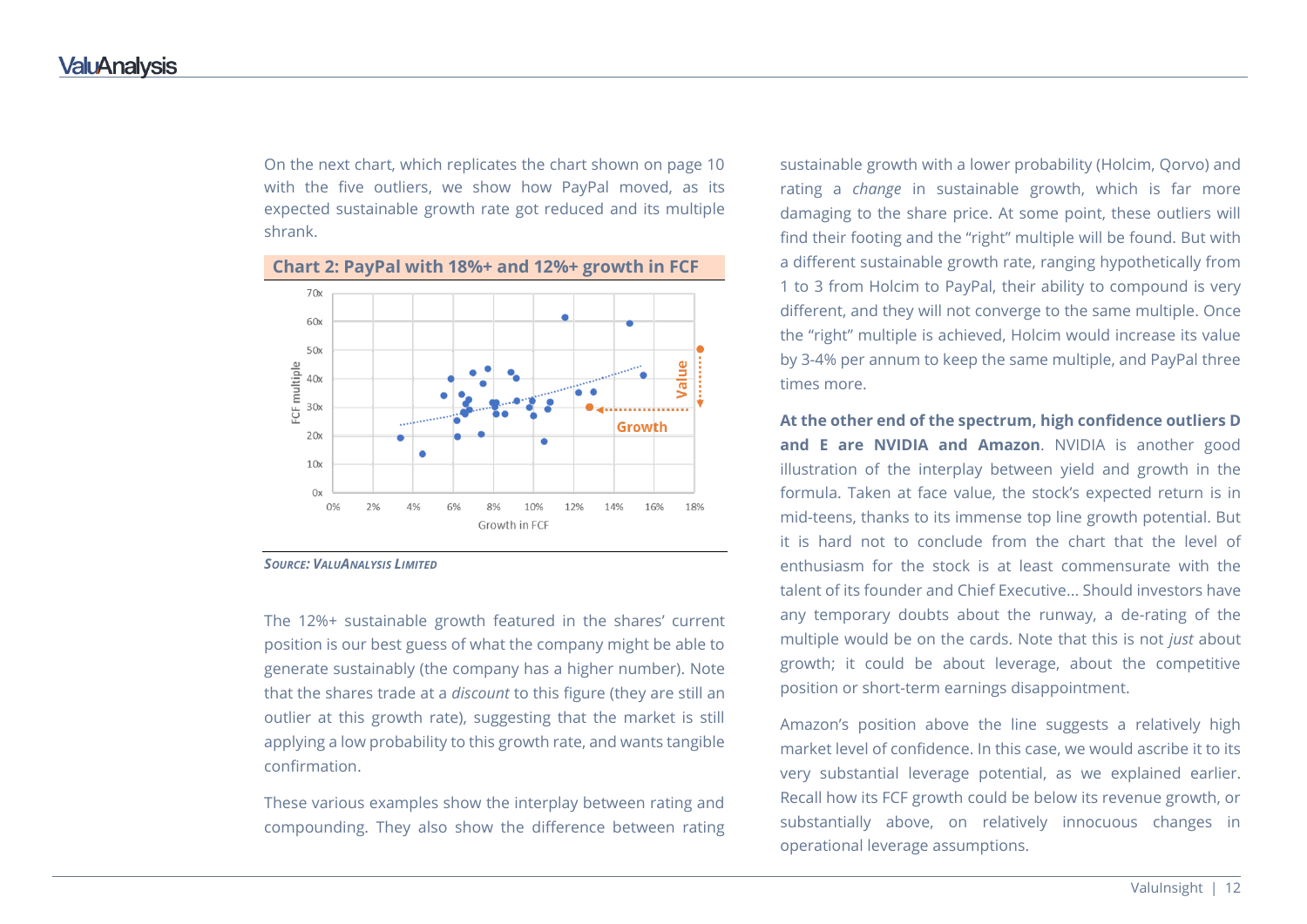**The ebb and flow of the risk premium will therefore dictate re or de-rating.** Three sub-components are able to shift the multiple:

- $\blacksquare$  The market risk premium, which changes the multiple for macro-economic reasons
- $\blacksquare$  The company-specific risk premium, for instance with respect to its exposure to ESG factors
- $\blacksquare$  The confidence level in corporate execution

The stocks exposed to a rerating can be attractive opportunities. For instance, if the excess penalty risk applied to Holcim were to halve from 200bp to 100bp, its asset multiple would move from 0.95x to 1.1x, a +23% impact on the equity value.

If a good (high) yield can signal an attractive opportunity, it cannot necessarily identify a "great investment", unless there is also some compounding potential: **for us, a "great investment" is necessarily a compounder**. And to compound, you need growth, preferably with leverage. The analytical power of the Yield + Growth expected return formula is the clarity with which these drivers are identified.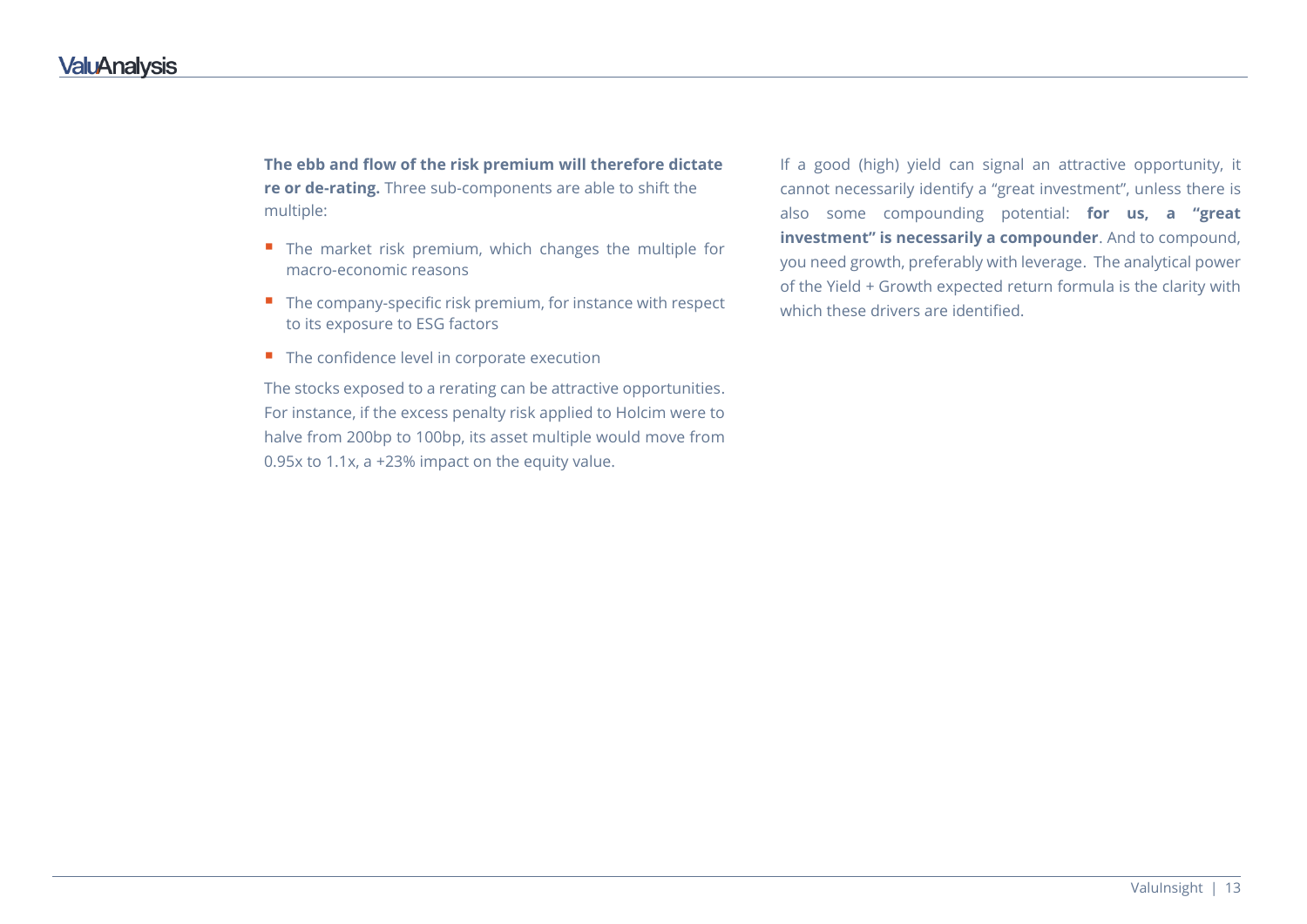### **DISCLAIMER**

This document is provided by ValuAnalysis Limited, which is authorised and regulated by the Financial Conduct Authority (firm reference number 710908). This document is only permitted for individuals or firms who would fall within the definition of a professional client as defined by the Financial Conduct Authority's rules.

The information in this document is for informational purposes only and does not provide personal recommendations based on your individual circumstances. By making this information available to you, ValuAnalysis is not advising you or making any recommendation. Investments carry risk, including the risk that you will not recover the sum that you invested.

The views expressed in this document are as of the published date and based on information available at the time. ValuAnalysis does not assume any duty to update any of the information contained in this document.

The information herein is believed to be reliable and has been obtained from sources believed to be reliable, but we make no representation or warranty, express or implied, with respect to the correctness, accuracy, or completeness of such information.

The information contained in this document is strictly confidential and may not be reproduced or redistributed in whole or in part, nor may the contents of the document be disclosed to any other person without the prior consent of ValuAnalysis. By viewing this document, you confirm that you have read and accepted this disclaimer.

#### **CONFLICTS OF INTEREST**

To mitigate the possibility of conflicts of interest, ValuAnalysis' employees are subject to internal organisational and administrative arrangements in relation to the management of inside information, handling of unpublished research material, gifts and hospitality, external business interests, remuneration and personal transactions. These internal organisational and administrative arrangements have been designed in accordance with applicable legislation and relevant industry standards. These internal organisational and administrative arrangements are considered appropriate and proportion in light of the nature, scale and complexity of ValuAnalysis' business.

As at the time of writing, ValuAnalysis does not perform services for any issuer mentioned in this report. Notwithstanding, ValuAnalysis may, to the extent permitted by law, perform services for, solicit business from, or otherwise be interested in the investments, directly or indirectly, of any issuer mentioned in this report.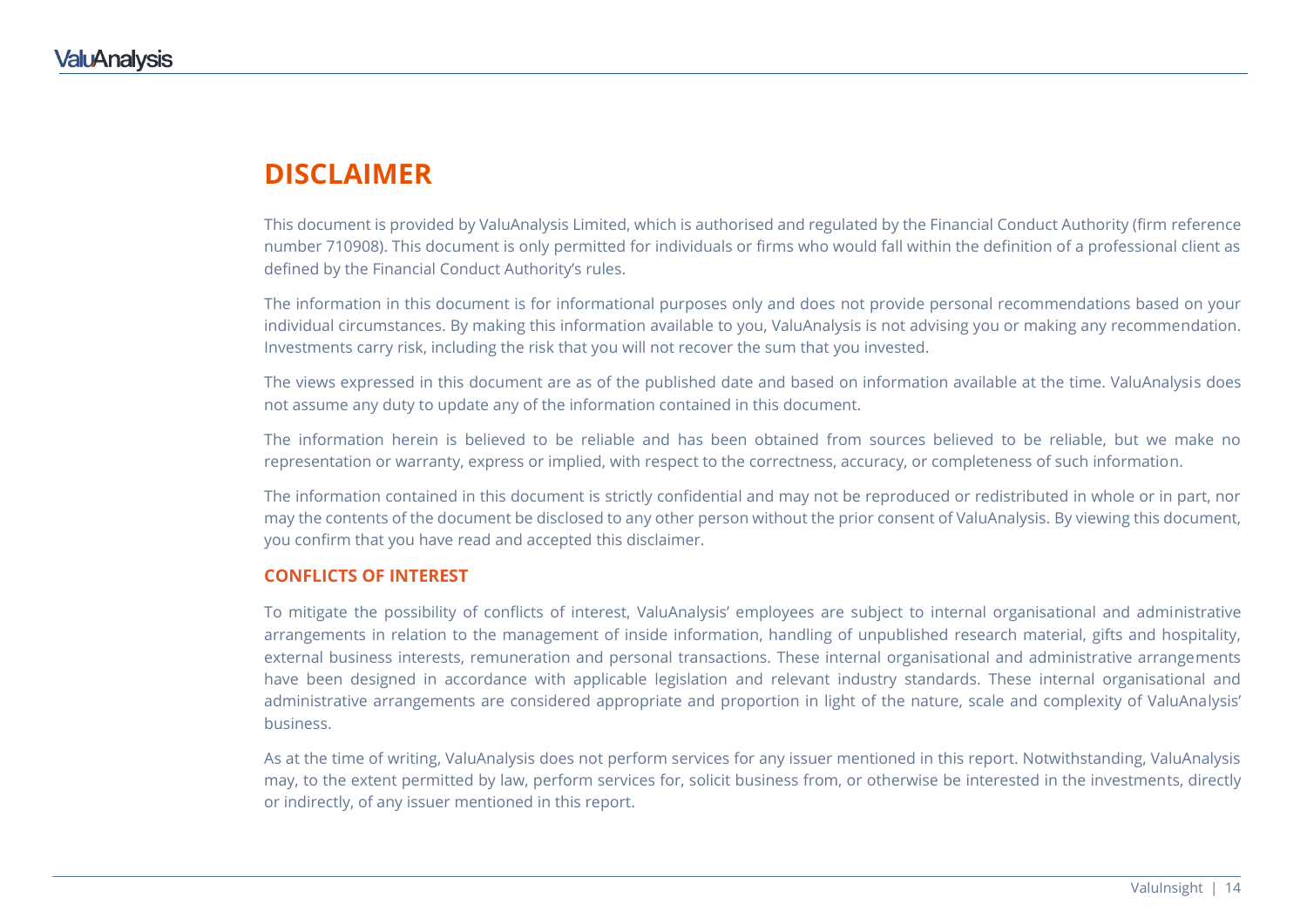ValuAnalysis prohibits its analysts, professionals reporting to analysts and members of their households from making personal transactions in any issuer in the analyst's area of coverage for a period of 10 days before and after the publication of research pertaining to the issuer. ValuAnalysis prohibits its analysts, persons reporting to analysts or members of their households from serving as an officer, director, advisory board member or employee of any company in the analyst's area of coverage.

ValuAnalysis has no agreements with issuers with respect to dissemination of recommendations. Analysts do not, nor will they, receive direct or indirect compensation in exchange for expressing any of the views or the specific recommendation contained in this report. Analysts are paid in part based on the overall profitability of ValuAnalysis.

In line with the United Kingdom's Market Abuse Regulation, ValuAnalysis provides quarterly statistics on the overall ratio of "Buy", "Hold" and "Sell" in ValuAnalysis recommendations in financial instruments and the proportion of issuers corresponding to each of those categories to which such person has supplied material services of investment firms over the previous 12 months. These are as follows:

|                | "Buy", "Hold" and "Sell" recommendations |            | Investment services provided to these issuers<br>in previous 12 months |            |
|----------------|------------------------------------------|------------|------------------------------------------------------------------------|------------|
| Recommendation | <b>Number</b>                            | % of total | <b>Number</b>                                                          | % of total |
| <b>Buy</b>     |                                          | በ%         |                                                                        |            |
| <b>Hold</b>    |                                          | በ%         |                                                                        |            |
| <b>Sell</b>    |                                          | በ%         |                                                                        |            |

The above table covers the period 28<sup>th</sup> March 2021 to 27<sup>th</sup> March 2022. This disclosure is reviewed and updated on a quarterly basis. Last updated 11<sup>th</sup> February 2021.

The statistics in the above table include implicit recommendations. Broadly speaking, ValuAnalysis considers implicit recommendations to include analysis and original insights contained within research or other information that, upon reading, a reasonable investor could use to inform an investment strategy or could be capable of adding value to a reasonable investor's investment decisions in relation to financial instruments. Implicit recommendations do not express, and should not be construed as expressing, substantive views or opinions as to the present or future value or price of such instruments. Implicit recommendations should not be construed as taking into account all relevant investment considerations in relation to the financial instruments to which they relate.